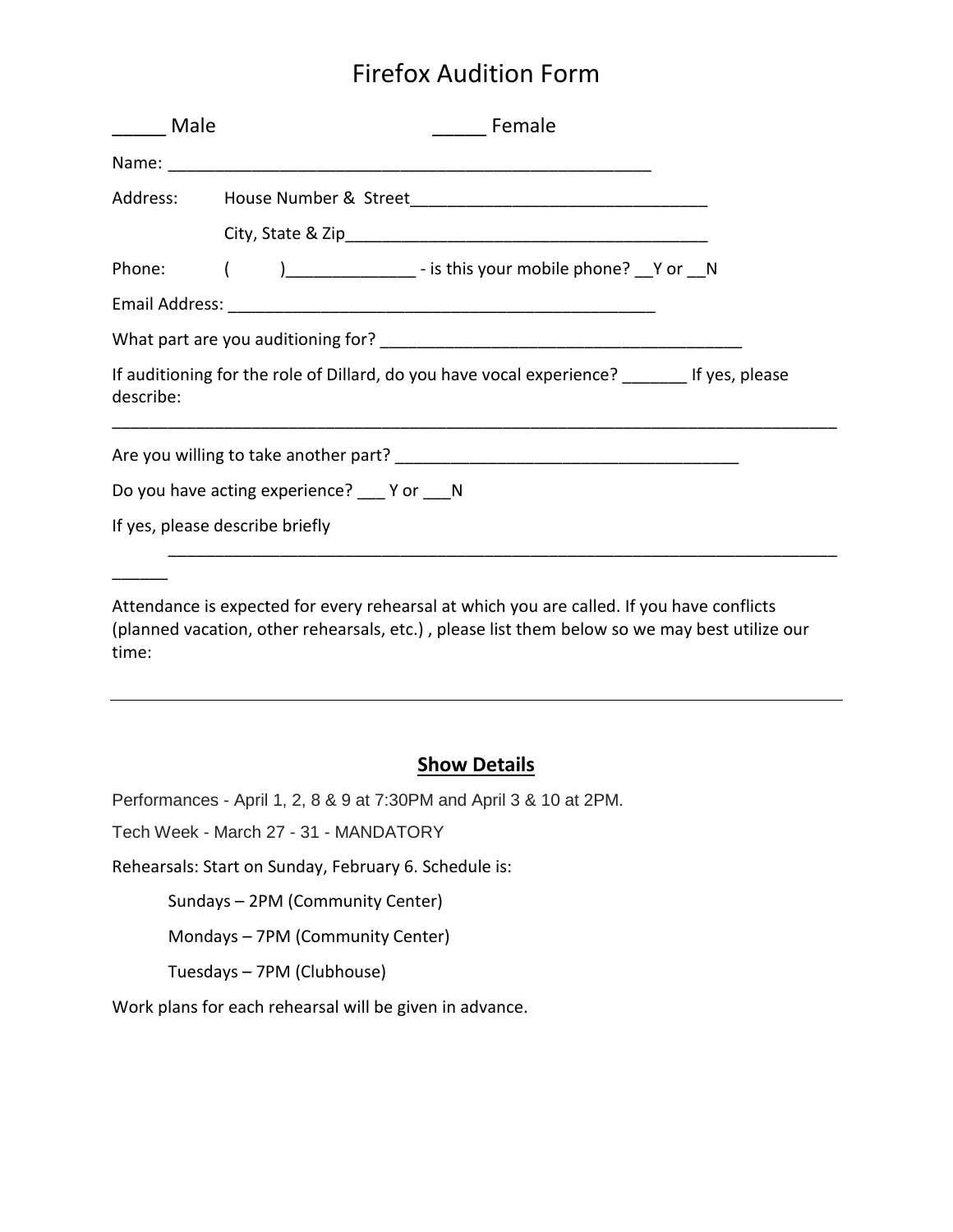## Firefox Audition Form

#### **Leadership**

Director: Barbara Cochran

Stage Manager: David Schubert

### **Auditions: Sunday, January 30, 2022 (2-5PM) and Monday, January 31, 2022 (7-9PM) at the LOW Community Center.**

**\*LOW Players require everyone be fully vaccinated. Masks will be required for all rehearsals\***

- Auditions will consist of cold readings from the script.
- If you are auditioning for the part of Dillard, please be prepared to sing a song, preferably country in style. You may use a backing track. There will not be an accompanist at auditions.
- We will follow COVID protocols as may be appropriate for the time.

Overview: Annie Nations, an indomitable Appalachian widow of 79, lives on her mountain farm with the acerbic ghost of her husband Hector. Her tranquility is threatened by a brash real estate developer who wants to turn her land into a vacation resort and by concern over her son Dillard, a country singer who has come home with two stranded children because his wife has run away. Annie's battle to decide her future takes her through some funny, touching and magical flashbacks to her life with Hector. Played on Broadway by Hume Cronyn and Jessica Tandy, this couple offers a staunchly affirmative tribute to country folk.

Characters/ages (4m, 2f) Annie Nations 60+/f Hector Nations 60+/m Dillard Nations 30+ (country singer role, guitar player)/m Holly Burrell 25+/f Prince Carpenter 30+/m